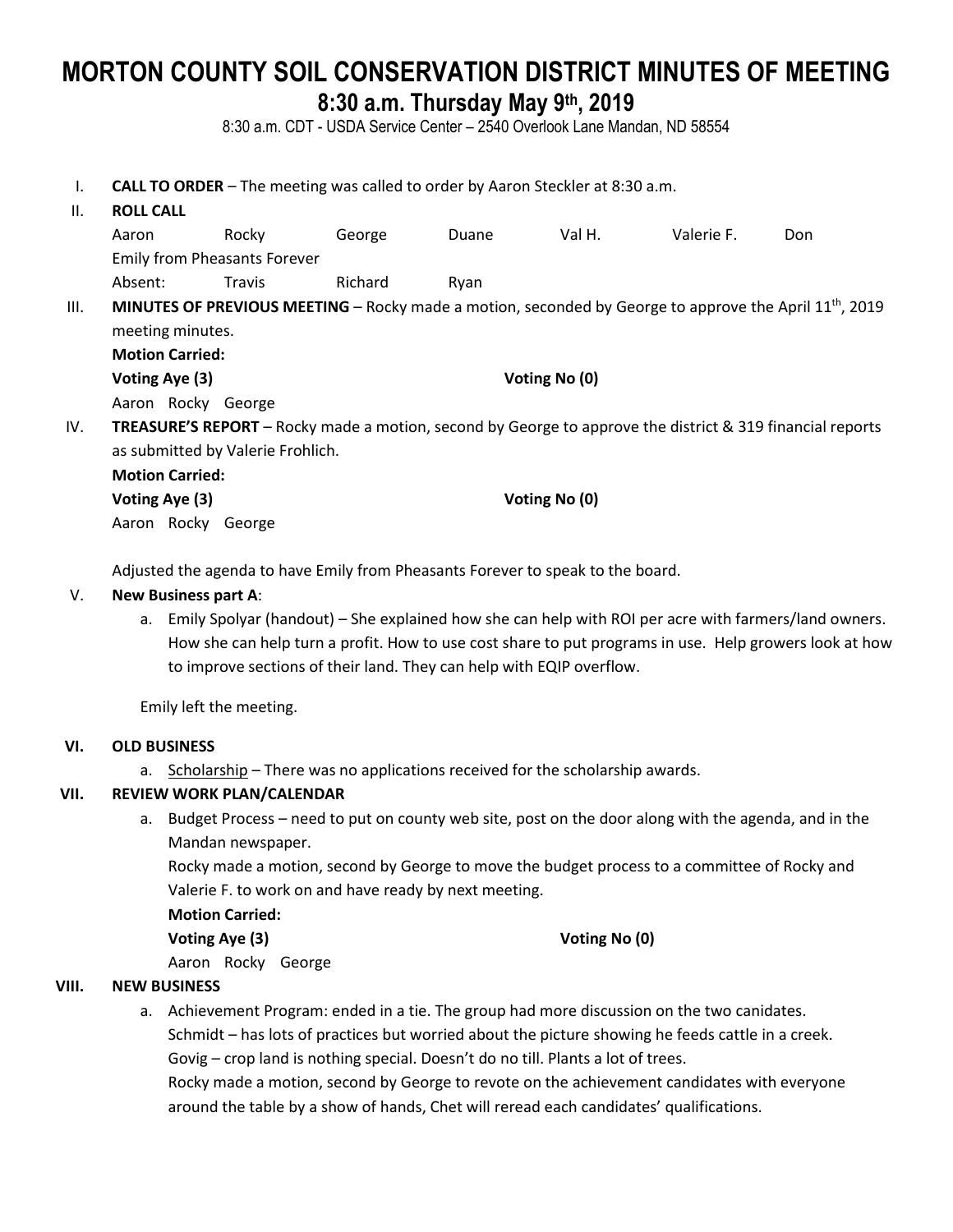# **Motion Carried:**

#### **Voting Aye (3) Voting No (0)**

Aaron Rocky George

Govig won by one vote and will be awarded the Achievement Award with it wording only for the trees he plants. Chet will contact Paul to see if he will receive the award.

b. Burleigh County Workshop – giving \$8,000 until budget is finalized.

## **IX. REPORT OF DISTRICT PROGRAMS**

a. OMG – Taking pictures of producers who have projects going on. Working on adding on to two producer contracts. Visiting with the producers about their practices.

## **X. REPORT OF DISTRICT EMPLOYEES**

- a. District Technician
	- i. Planting trees Hand plant sales went well Trying to do a plan for the rest of the planting season
	- ii. The complaint customer Ryan made phone call and sent letter never heard back and hasn't paid. – Board suggested to send another letter and statement, before legal action must be taken.
	- iii. The lady never responded to the intern position Have two high school kids but they can't start until school is out. Possible hire Libby Bateman if she is interested until high school kids can start.
- b. District Secretary
	- i. Audit all paperwork is at the auditor's office
	- ii. NDASCD rooms at the Ramkota discuss at the next months
- c. 319 Watershed Coordinator
	- i. Contacting the producers that are in the watershed area
	- ii. Drill is getting busy. One has already used it and at least ten more on the list.
	- iii. Attending the water sampling class on May  $15<sup>th</sup>$ , 2019. Possible attend livestock tour in Dickinson May 30<sup>th</sup>, 2019.

#### **XI. SPECIAL COMMITTEE**

**a.** Soil Health – Rocky and Don will discuss this more in late summer. Possible in the Danzig Dam area or the NW area.

#### **XII. REPORT OF COOPERATING AGENCIES**

- a. District Conservationist Val Hartman -- report is attached Restructure positions of the 18 units available 14 positions where hired for. Val H. got the position for Morton, Grant, Sioux, and will be starting in this position in July. Her position will have to be advertised to fill but will probably have an acting until it is filled.
- b. County Extension Agent Vacant
- c. Farm Bill Specialist Nothing new to report.

#### **XIII. CORRESPONDENCE**

**a.** Jim Collins sent email about low interest loans for producers, wondering if board members thought about this.

Our board said it's not a good idea. Use the money to promote grants, plant cover crops, and clean streams.

**b.** Great Plains Directory – plat maps for sale.

Rocky made a motion, second by George to purchase a plat book for the office.